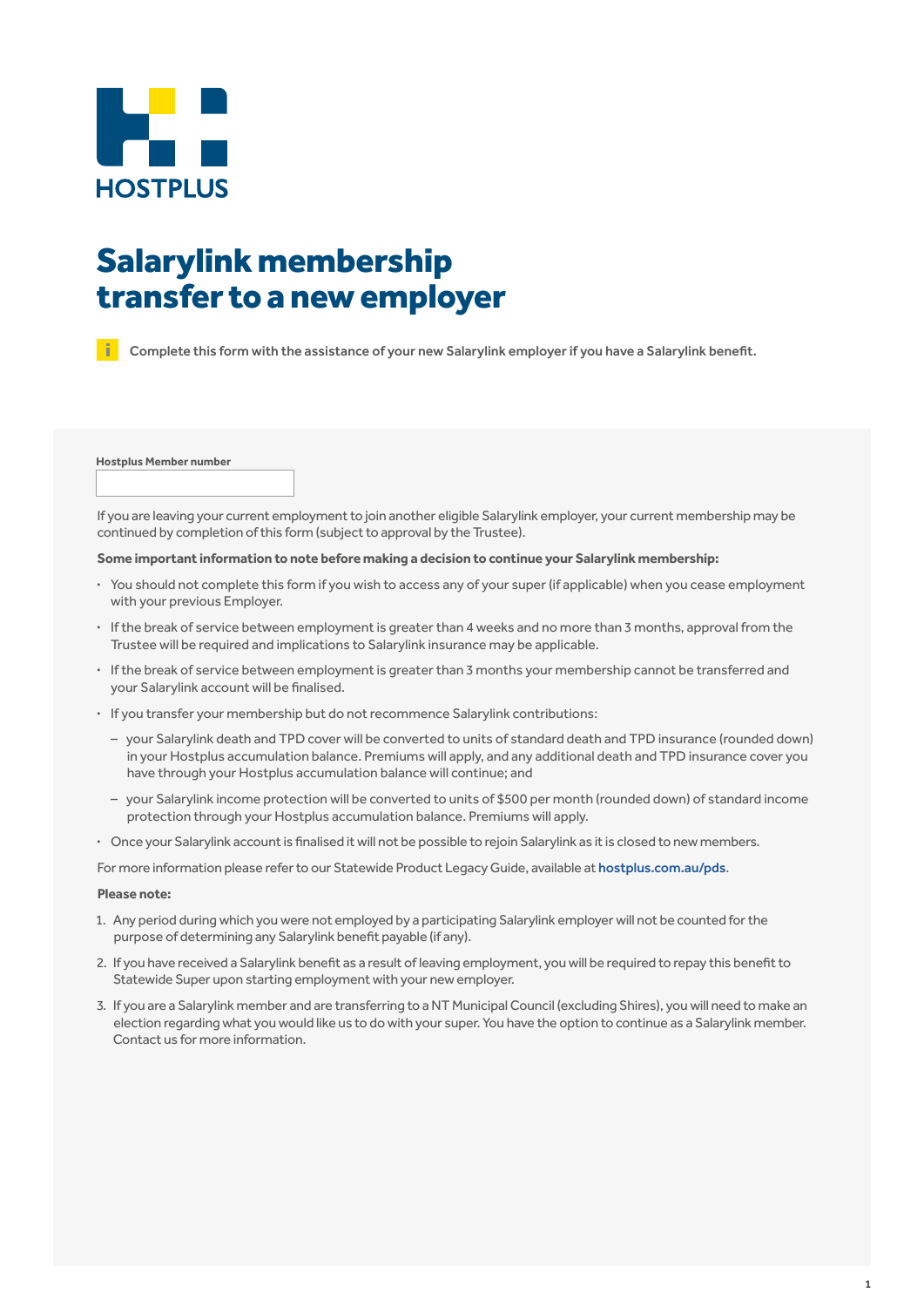## **1 Your details.**

| Title<br>Ms<br>Mr<br>Mrs<br>Miss | Other          | Please specify |
|----------------------------------|----------------|----------------|
| Given names                      |                |                |
| Surname                          |                |                |
|                                  |                |                |
| Date of birth                    | Gender<br>Male | Female         |

Under the Superannuation Industry (Supervision) Act 1993, Hostplus is authorised to collect, use and disclose your tax file number (TFN). Hostplus may disclose your TFN to another superannuation provider when your benefits are being transferred, unless you request in writing that your TFN not be disclosed to any other superannuation provider. Declining to quote your TFN to Hostplus is not an offence. However, giving your TFN to Hostplus will have the following advantages: 1) Hostplus will be able to accept all permitted types of contributions to your account/s; 2) other than the tax that may ordinarily apply, you will not pay more tax than you need to - this affects both contributions to your superannuation and benefit payments when you start drawing down your superannuation benefits; and 3) it will make it much easier to find different superannuation accounts in your name so that you receive all your superannuation benefits when you retire.

| Tax File Number |            |                |  |
|-----------------|------------|----------------|--|
| Postal address  |            |                |  |
|                 |            |                |  |
| Suburb          |            | P/C<br>State   |  |
| Country         |            |                |  |
| Email address   |            |                |  |
|                 |            |                |  |
| Business phone  | Home phone | Mobile phone   |  |
|                 |            |                |  |
| Old employer    |            | Date ceased    |  |
|                 |            |                |  |
| New employer    |            | Date commenced |  |
|                 |            |                |  |

# **2 Former Local Super members – choose your contribution rate.**

Please nominate your contribution rate and return to your payroll officer. If you do not wish to contribute please put '0' in the total contribution rate field.

#### **\*Salarylink (minimum 1%/maximum 10% – see Important information on the following page)**

| Member voluntary (after-tax) contributions  | $\%$ |               |
|---------------------------------------------|------|---------------|
| Salary sacrifice (before-tax) contributions | $\%$ | $\frac{0}{0}$ |
| <b>Hostplus Accumulation Account</b>        |      |               |
| Member voluntary (after-tax) contributions  | $\%$ |               |
| Salary sacrifice (before-tax) contributions | $\%$ | $\frac{0}{0}$ |
| <b>Total contribution rate</b>              |      | $\%$          |

Please note that any salary sacrifice contributions will be grossed up by 15% tax when remitted to us by your payroll officer.

Forregular personal (salary sacrifice and member voluntary) contributions the minimum rate for Northern Territory municipal employees (excluding Shires) is 2.5% of your salary. There is no maximum rate – up to any whole percentage. However, please be mindful of the current contributions caps.

\*Salarylink is not available to new entrants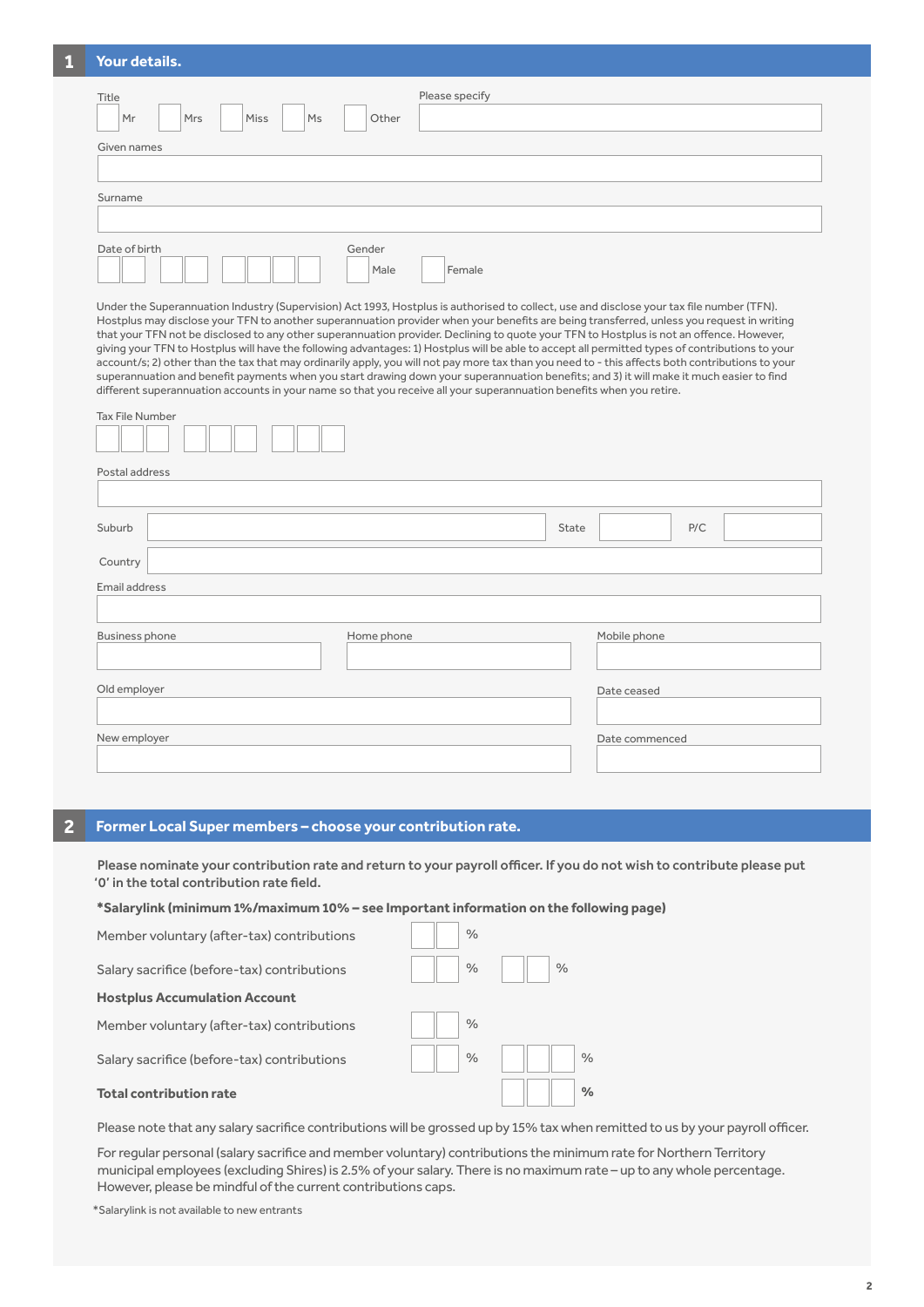**Important information for Salarylink members only.**

#### Changing your Salarylink contribution rate may change your insurance cover.

Ceasing Salarylink contributions will change your insurance cover arrangements with the Trustee. Please contact us before ceasing Salarylink contributions for further details.

 If you are recommencing Salarylink contributions, you may be required to provide information for the insurer to assess your insurability for any additional cover.

 Until your application has been assessed and accepted by the Trustee or it's insurer, any additional Salarylink insurance will be limited to accident cover only. Refer to the Statewide Product Legacy Guide available at **hostplus.com.au/pds** or contact us for further details.

### **3 Privacy.**

I.

Hostplus is seeking to collect your personal information in order to carry out your instructions in this form. If you do not provide us with the information requested, we may not be able to carry out instructions or provide the services you require. For further information about how personal information is handled and how you can access and correct your personal information, you can view the Hostplus Privacy Policy at hostplus.com.au/privacy or by calling us on 1300 467 875.

# **4 Member declaration.**

- **·** I request the approval of the Trustee to continue my membership as permitted by Hostplus' Trust Deed.
- **·** I understand that for more information I can refer to the Statewide Product Legacy Guide.
- **·** I understand that my contribution arrangements as per Section 2 will be effective from my next pay date after my employer has authorised this change, provided that date is five or more working days from the date of authorisation or such later date as specified by my employer.
- **·** I understand that contributions credited to my Hostplus account use the applicable unit price(s) for my chosen investment option(s).
- **·** I acknowledge that the Trustee does not accept any liability for any action I may take or fail to take in relation to my superannuation and recommends that before I make any decision I seek independent financial advice about my personal circumstances.
- **·** I consent to the collection, use and disclosure of my personal and sensitive information under the *Privacy Act 1988*.

#### **Signature**

|              | Date |  |
|--------------|------|--|
| Name (print) |      |  |
|              |      |  |

Please return this form to your payroll officer.